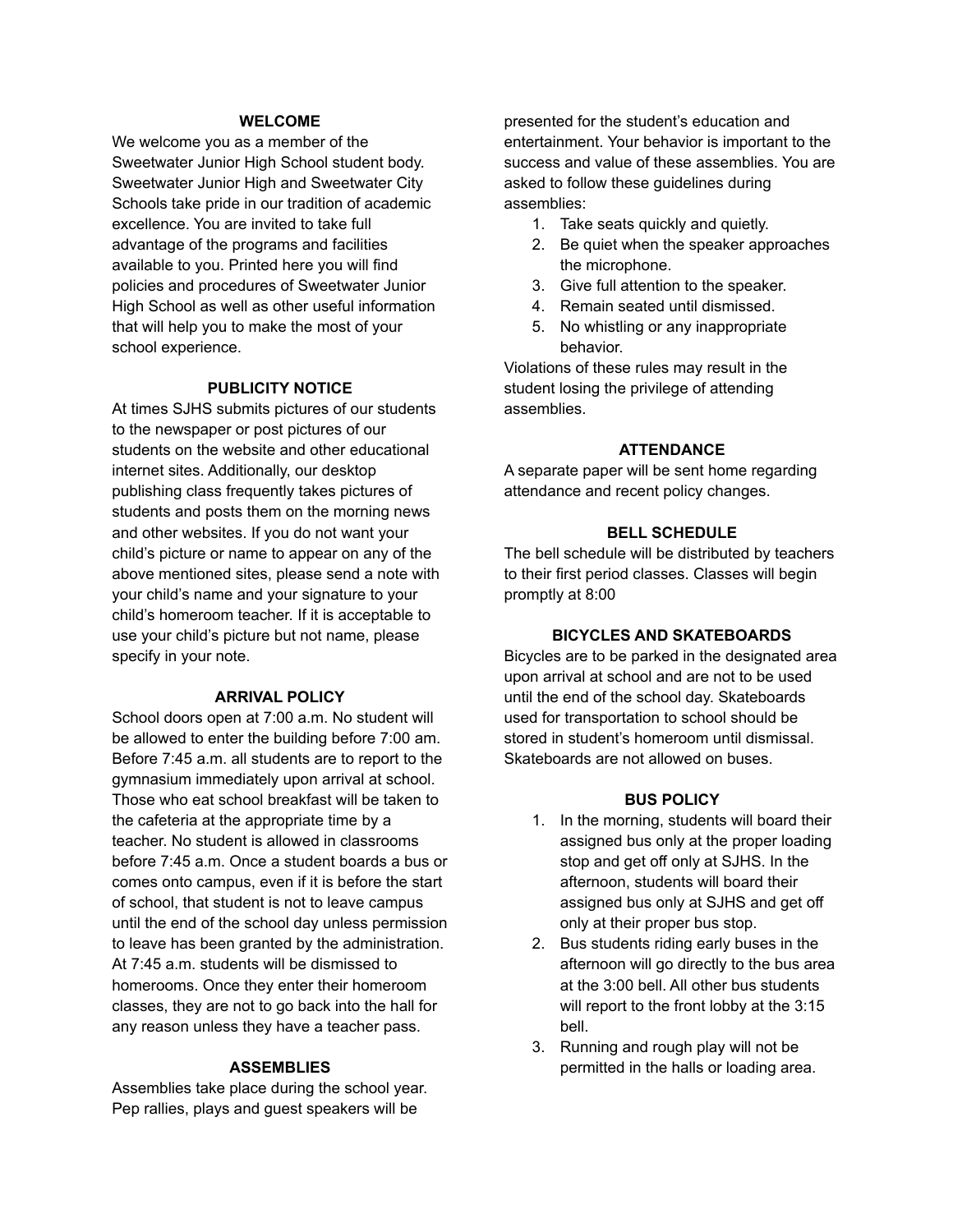- 4. When a bus is late or if a student misses a bus, the teacher on duty will permit students to call home.
- 5. Bus privileges may be suspended for violations of the rules.
- 6. All school conduct rules apply to students riding the bus.
- 7. Students must bring a note that has been signed by their parents if they ride any bus 1 other than their normal bus. This note will be used to get a bus pass in the office.
- 8. Students riding a bus to another school must ride a 1 st bell bus.

# **CAFETERIA**

Students may bring their lunch from home or buy lunch at school. In either case, lunches must be eaten in the cafeteria. Extra milk, juices and desserts may be purchased separately. **Soft drinks may not be brought to school. (No cans, bottles, or restaurant cups).**

Breakfast and lunch are FREE to all students. The lunchroom management and your fellow students will appreciate your cooperation in:

- 1. Depositing all lunch litter in appropriate containers.
- 2. Returning all trays and utensils to the dish area.
- 3. Leaving the table and floor around your place in a clean condition for others.
- 4. Staying in your place in line in single file.
- 5. Not taking food from the cafeteria.
- 6. Be sure and select all food items when going through the line.
- 7. Must buy or bring a lunch in order to buy extra items.
- 8. Make a main course selection at homeroom and don't change at lunchtime.

### **CHANGE OF ADDRESS**

All students should inform the office of address or telephone number changes.

# **CO-CURRICULAR ACTIVITIES AND ATHLETICS**

SJHS offers a Student Council, a quality athletic program, and many clubs that reflect student

interests, such as Builder's Club, Warriors of Christ, yearbook staff, and others. For those students who excel academically, there is the National Junior Beta Club. Detailed information about these activities will be sent home throughout the course of the year. **Get involved and join!**

Sweetwater Junior High has organized teams in boys' and girls' basketball, cheerleading, and cross-country. To be eligible to participate in athletics, a student must not fail more than one class. Failing two or more classes results in a nine-week suspension, beginning the day after the grade card is issued. Students must also be regular in attendance and maintain a "B" in conduct. All students going out for athletics must have school insurance or a written statement from their parent verifying personal coverage, as well as a copy of the student's insurance card. All insurance coverage must be verified before participation in the athletic program begins. All students must have a well child physical by a physician before participating in athletics. (Including participation in any practices before games begin). Each student is responsible for athletic equipment issued to him/her. **Students participating in athletic events at night are to be at school on time the following day.** No student will be eligible for recognition and/or participation in co-curricular activities if a problem persists with discipline or truancy. Club members may miss no more than two club meetings without a proper excuse before being removed from the club. For officers, only one unexcused meeting absence is acceptable. Cheerleaders are selected by judges to represent SJHS at athletic events. Cheerleaders shall be subject to all rules and regulations of athletic competition. Copies of these regulations are available from the cheerleading sponsor.

# **DISCRIMINATION/HARASSMENT and Bullying**

A student subjected to sexual, racial, ethnic, and/or religious discrimination/harassment shall report these incidents immediately to a teacher, counselor, or building administrator. Allegations shall be fully investigated and dealt with appropriately. Results in extreme and 2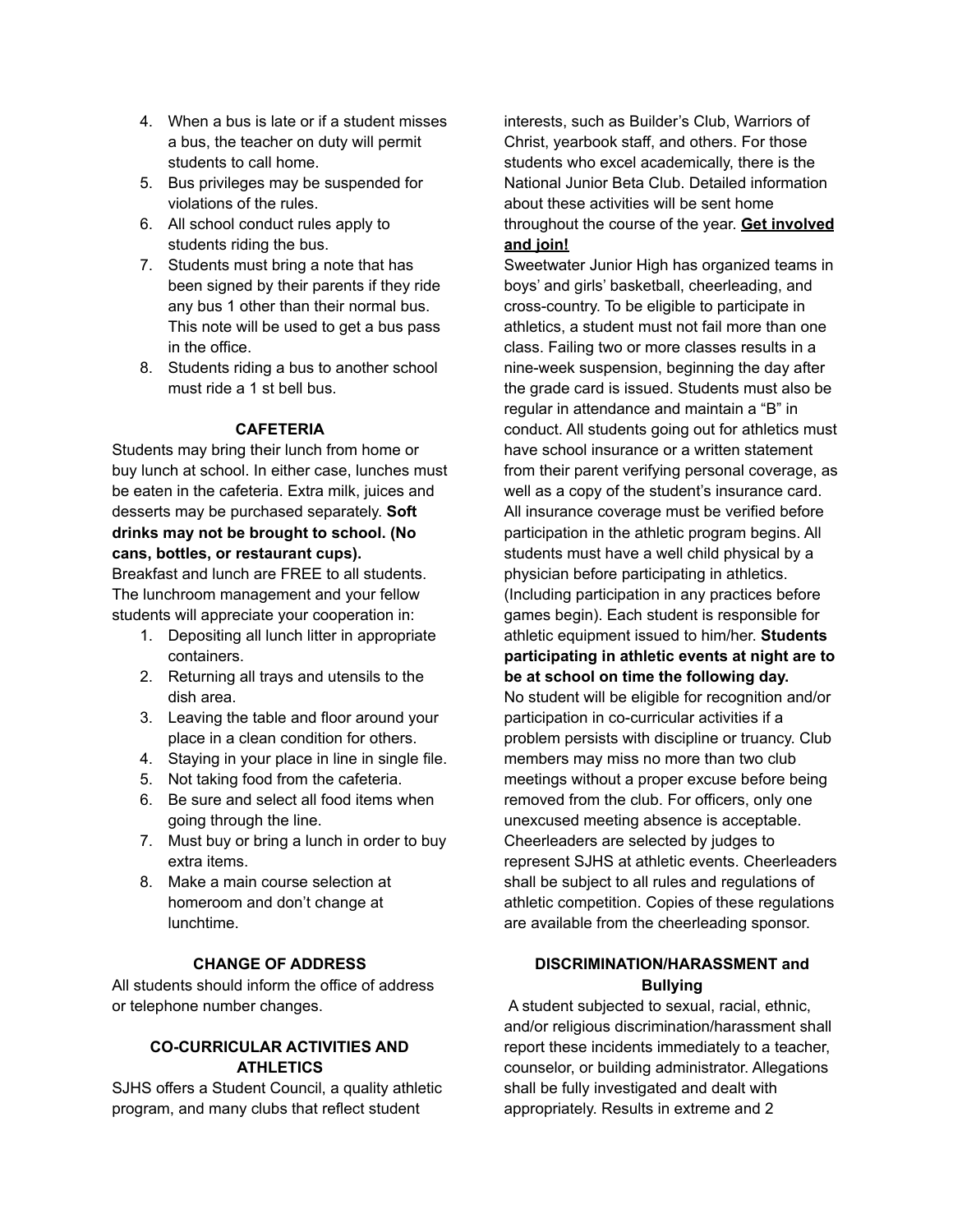continuous infractions could lead to court petitions. Additional information can be found in the policy manual of the Board of Education, which is available in the school office.

### **DISCIPLINE**

This student handbook does not contain all of the discipline procedures for this school. A copy of the complete Code of Discipline for Sweetwater City Schools may be obtained by contacting the principal's office or contacting Mr. Rodney Boruff at (423) 337-7051. Some rules are necessary when a group as large as ours works together for a school year. Focus on being safe and orderly, maximizing student learning, and treating each other with dignity and respect will cover all of the situations where behavior matters.

# **GENERAL SCHOOL POLICIES**

- 1. Students are expected to follow directions the first time the directions are given.
- 2. Students are expected to refrain from littering anywhere on campus.
- 3. Students are expected to use appropriate language.
- 4. Students are expected to respect school property including bathrooms, hallways, and outdoor areas.
- 5. Students are expected to remain on campus throughout the school day.
- 6. Students are expected to use a respectful tone with teachers and other students.
- 7. No chewing gum is allowed inside the school building.
- 8. Students are expected to come to class with pencil, paper, textbook, and completed assignments.
- 9. Keep hands, feet, and other objects to yourself.
- 10. Once a student leaves campus after school, they may not return to catch a bus or another ride.

# **All school rules apply at all school-sponsored activities regardless of location including while waiting for the bus, even if you are with a parent.**

If a student violates classroom or school rules, that student may be isolated from other classmates until an acceptable plan is worked out and approved. The isolation may take the form of time-out, after-school detention, in-school suspension, out-of-school suspension, and, finally, alternative school placement. In-school suspension is often more beneficial than out-of-school suspension because the student can keep up with his/her studies and receive proper supervision. Alternative School is for those students who have extreme difficulty following rules and are a continuous disruption to the learning process. **Alternative School and in-school suspension are held at Sweetwater Junior High School.**

Violation of school rules will result in disciplinary action. Consideration will be made for the situation and degree of infraction. Disciplinary options may include but are not limited to: counseling, a letter or telephone call to parents, parent conferences, referral to the guidance counselor, after-school detention, isolation, suspension, paddling or other appropriate consequences. Disciplinary records are kept on file. (Parents who do not want paddling to be used with their child should annually so state in a note to the school). A disciplinary infraction list is included at the end of the handbook, with point values.

# **RULES FOR DETENTION**

-Detention is held after school from 3:15 until 4:00 on Wednesday.

-A student assigned to detention has four days in which to serve the detention.

-Parents must make arrangements to have the student picked up at 4:00.

-Misbehavior during detention or failure to serve detention within two weeks will result in the student being assigned to In-School Suspension.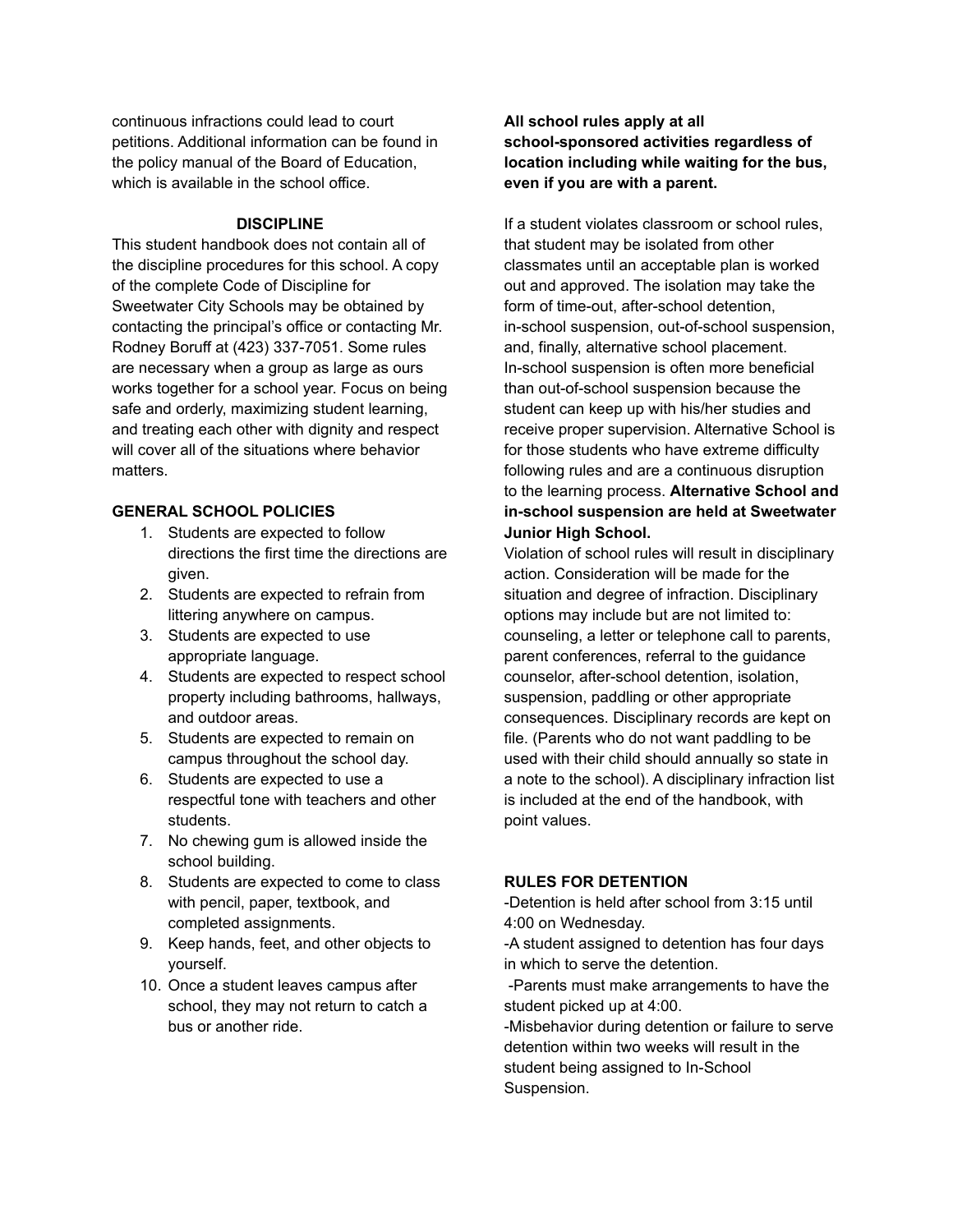## **SUSPENSION**

The following will result in automatic suspension: Weapons (possession)-ZERO TOLERANCE Alcohol (possession/use)-ZERO TOLERANCE Tobacco (possession/use)-ZERO TOLERANCE Drugs (possession/use)-ZERO TOLERANCE Gross disrespect Incorrigible Behavior

**It will be the student's responsibility to get assignments upon immediate return of suspension. Tests may be made up for credit. Some offenses automatically result in a suspension for an entire school year. Those offenses are possession and/or use of weapons, drugs, and alcohol; and assault of a school employee.**

# **FIGHTING**

We believe that there are better ways of handling disagreements other than fighting. All participants will be dealt with regardless of who started the fight. The following are the possible consequences for fighting:

# **(PRINCIPAL DISCRETION WILL BE USED DEPENDING ON THE SITUATION) First offense-**

- persons involved may be assigned in-school suspension or out-of-school suspension (depending on severity)
- parents will be called

### **Second offense-**

- the student will receive an out-of-school suspension
- a parent conference may be required before the student may return to school
- the student may be required to see the guidance counselor as needed
- A functional Behavior-assessment (FBA) may be performed

### **Third offense**-

● student will be suspended from school pending placement in Alternative School

# **(Civil charges may be brought by the school or the victim in any case).**

Should your child become the victim of a violent crime at Sweetwater City Schools, you have the right to request a transfer to the nearest county school, pending their enrollment. Because

Sweetwater City School is an independent city school district, Tennessee State Board of Education Unsafe School Choice Policy states that the district may choose to facilitate a requested transfer to another school; however, such transfer shall not be required. Sweetwater City Schools' faculty and staff are making every effort to prevent any situation in which your child may not be safe. If you have any questions regarding safety policies or procedures, please contact Mr. Boruff at (423) 337-7051.

# **DISRUPTIVE DEVICES**

Students are discouraged from bringing personal gaming systems, radios, water guns, or any other device that may interfere with the educational process. Students are not to bring items to sell or trade (candy, gum, sports cards, etc.)

1.ALL personal communication devices must not be seen, heard or used from arrival until dismissal including texting, receiving calls, or taking pictures or videos unless authorized by the teacher. Students will turn in devices (including smart watches) to their teacher during each class period. Otherwise, any device used during the school day will be confiscated until such time as it may be released to a parent or guardian.

2. At no time during school hours will the use of social media will be tolerated (facebook, snapchat, instagram etc.)

# **DRESS CODE**

The Sweetwater Board of Education believes that good taste and normal standards should be maintained in dress and grooming. We are asking for your cooperation with the following dress requirements. Students violating the dress code are subject to disciplinary action.

# **GENERAL**

- No apparel, dress, accessories, or grooming which may become potentially disruptive.
- No article of clothing, apparel, jewelry or tattoos may be worn which implies or otherwise mentions alcohol, tobacco, drugs, provocative language, gangs, offensive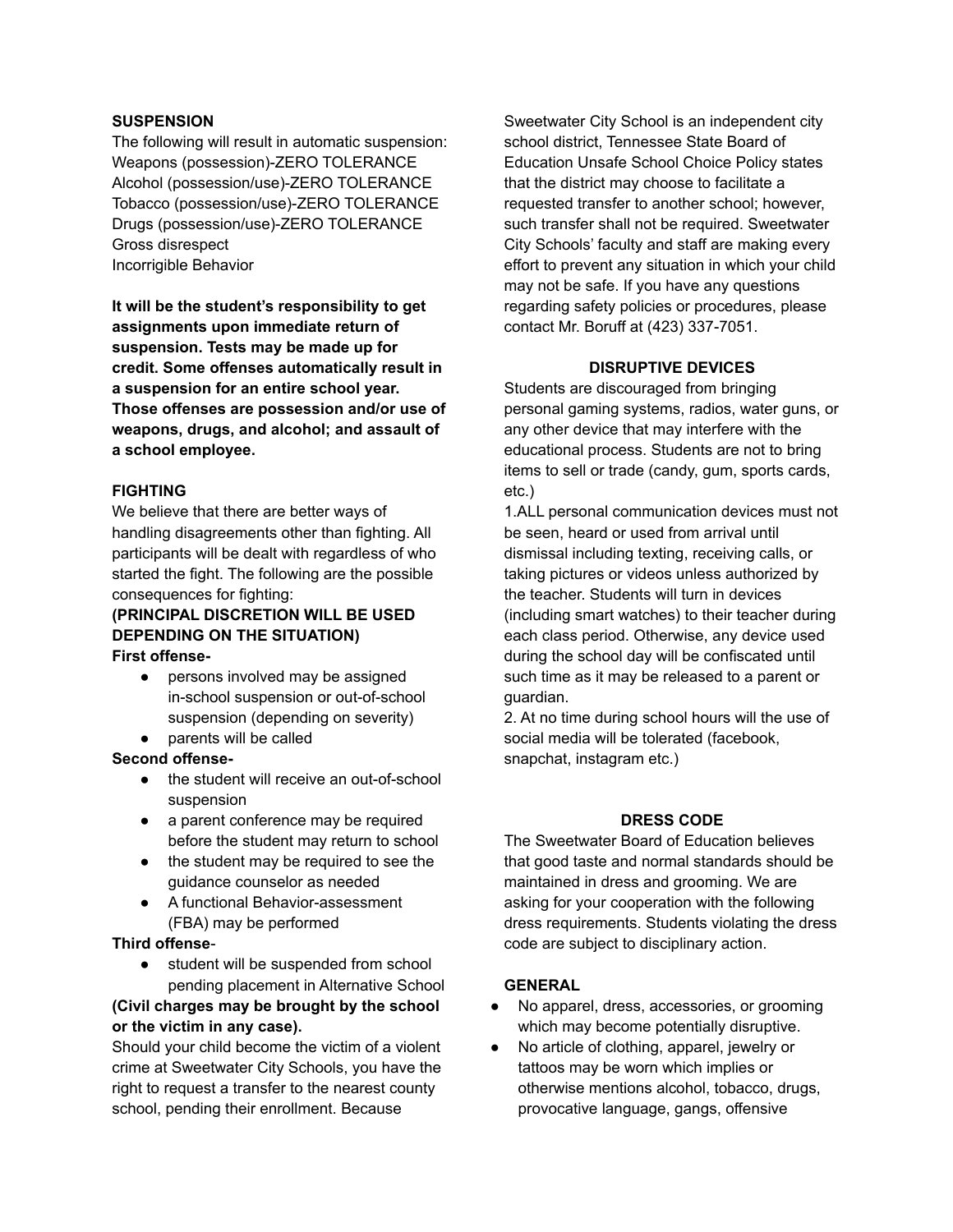language, harming of others, hatred, or any prejudice.

● No see-through or revealing clothing. Undergarments will not be visible at any time.

# **SHIRTS/ PANTS/ SHORTS**

- No spaghetti straps, halter tops, racer-back shirts, muscle shirts, fishnet shirts, crop tops, or any other clothing showing bare midriff when standing or raising arms.
- Tank tops must be at least 3 fingers width across the straps.
- No excessive cleavage of breasts or buttocks will be tolerated.

# **PANTS/ SHORTS/ SKIRTS/ DRESSES**

- NO "sagging" is allowed. Pants, shorts, and skirts must be worn at a natural waistline and securely fastened.
- Shorts, skirts, and dresses must not be shorter than the point a dollar bill reaches up from the knee.
- Leggings are acceptable as long as the student's undergarments are not visible through pants.
- No inappropriate or excessively torn jeans can be worn. Pants with holes may be worn as long as the holes are no higher than a dollar bill above the knee, holes are below the knee, or leggings/shorts are worn underneath. No skin should be visible through holes above a dollar bill length above the knee.

# **ACCESSORIES**

- Jewelry must be of the appropriate size. Earrings and/or studs may be worn in the ears or nose only. Studs or ornaments of any kind worn in any other pierced area are not authorized. Band-aids do not excuse the rule; however, clear spacers are acceptable.
- No chains hooked to pants, wallets, accessories, or other garments will be allowed.
- No head coverings (including hoods from hooded sweatshirts and head apparel tied around the neck), sunglasses or gloves, except for medical or religious purposes, may be worn inside the building.
- No accessory that is spiked, studded, contains chains or metal tabs, or in any way presents potential danger or harm to self or others will be permitted. This includes collars.
- No disruptive make-up of any sort, buttons, pins, jewelry, or other accessories
- Students should not write on themselves, others, or on their clothing.
- Footwear is required and must be safe and appropriate for indoor and outdoor physical activity. Tennis shoes are required for participation in PE.

# **COATS**

● Coats and hoodies must fit the criteria of shirts. Trench coats or long coats may not be worn in the school building during school hours.

# **ADMINISTRATIVE DECISIONS**

The items specifically cited in this dress code should not be viewed as "all inclusive." The administration may make decisions about items that are disruptive to the educational process and deal with those items accordingly.

# **VIOLATIONS**

- Students found to be violating the dress code will be given a citation and given the opportunity to address the violation. If necessary parents/guardians will be contacted to bring alternate clothing. Should a parent/guardian be unable to provide alternate clothing, the student will be provided with an appropriate item from the school clothes closet.
- After three (3) citations are given for dress code violations, the student will receive an office referral.

# **DISPENSING OF MEDICATION**

No school officer or teacher shall routinely dispense medication to students except when it is required for the child to be in school. Before any prescription or over-the-counter medicine is given at school, a **medication request form** needs to be completed and signed by a parent/guardian. These can be obtained in each school office. In order for **prescription** medicine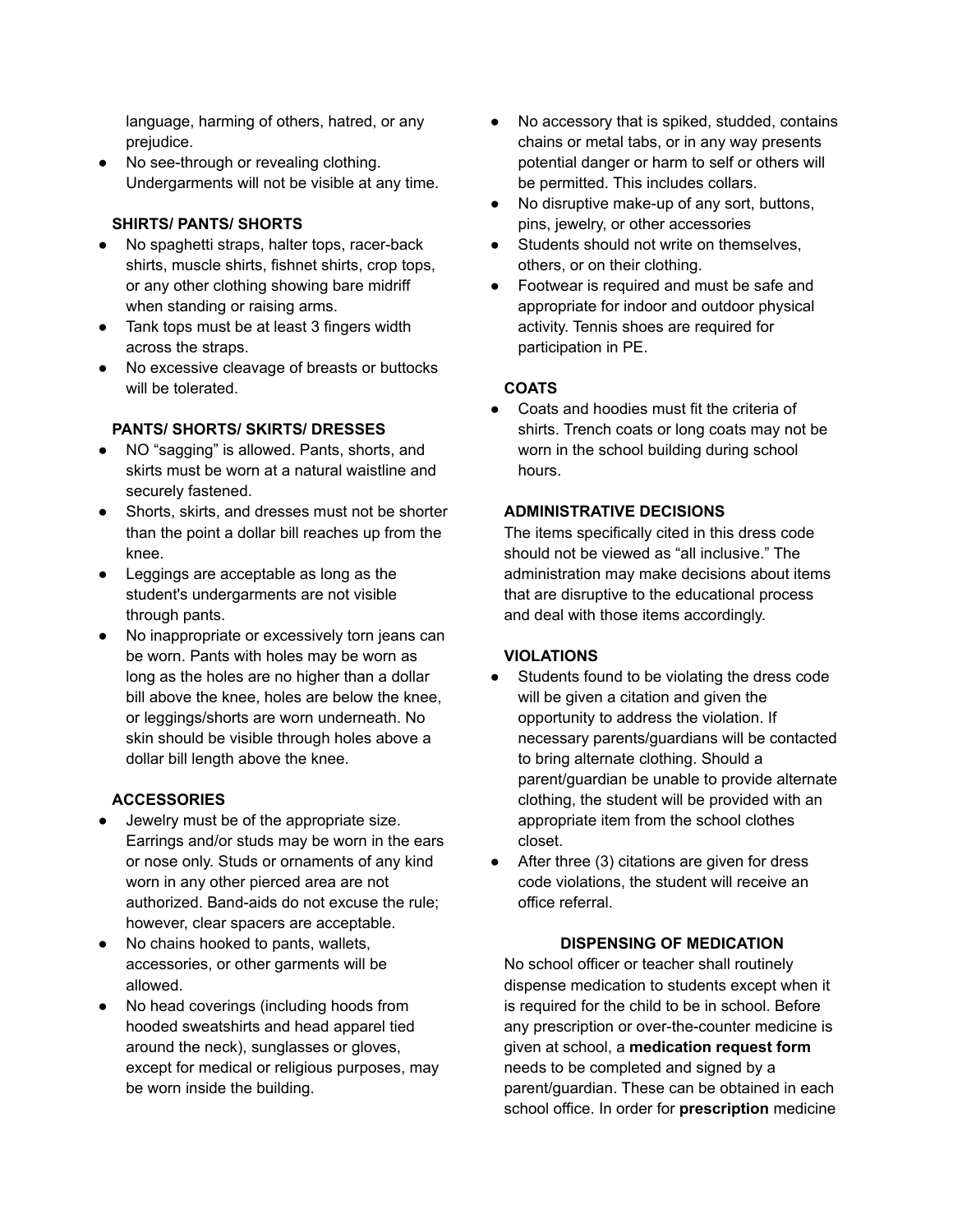to be given at school, a doctor's order must be on file. (This may be a copy of the physician's prescription or a copy of a medication request form completed and signed by the physician.) This must be done each time a new medicine, dose, time, etc. is ordered. Note the following guidelines for medications:

- **All** medicine, except inhalers, must be in original container with original label. We must follow label directions.
- Morning and afternoon doses should be given at home. If food is needed, simply give with crackers, etc.
- **● Children cannot take medicine home. A responsible adult must pick it up.**
- **ALL** medicine must be kept in the office. Any student found in possession of medication may be subject to the Zero Tolerance Law.

# **ENROLLING AND WITHDRAWING FROM SCHOOL**

Before students can be enrolled, the following will be required: student must be accompanied by a person who has custody or power of attorney, a record of immunizations (out of state students must have a Tennessee Certificate of Immunization before entering school). It is required by law that students entering grades K, 4, 8, and 12 must have proof of a second MMR before entering school.

Any student who is planning to withdraw from school should have their custodial parent report to the office for correct procedures prior to the day of withdrawal. Students are expected to meet all obligations (return of books, payment of fees or fines and lunch accounts) before withdrawing.

# **EMERGENCY AND DISASTER PLAN**

Fire and tornado drills are held at regular intervals as required by law. It is essential that everyone take immediate and appropriate action when emergency signals are given. Each classroom teacher will provide specific instructions for students. The alternate assembly area in case of emergency evacuation is Sweetwater High School gymnasium.

# **FIELD TRIPS AND OTHER RELATED SCHOOL FUNCTIONS**

Students have field trip experiences that are offered to enhance the curriculum. Students must exhibit reasonable behavior while attending school, or they may be denied the opportunity to participate in school sponsored field trips. Students may be denied participation for the following reasons:

- 1. An office referral that results in an out-of-school suspension.
- 2. Accumulation of 100 points throughout the school year
- 3. Alternative School placement
- 4. Truancy issues resulting in court petitions.

# **GRADING SYSTEM, HONORS, AND REPORT CARDS**

A student's evaluation (grade) is the teacher's estimate of the progress the student has made. A student will receive an academic grade in each subject area each nine weeks. Parents and/or students may view student progress through the Parent Vue online portal located on the SJHS website.

**Cheating or otherwise compromising the grading system will not be tolerated.**

# **Grading Scale:**

 $A = 93 - 100$  $B = 85 - 92$  $C = 75 - 84$  $D = 70 - 74$  $F = 69$  and below

### **Honor Roll:**

The honor roll will be announced for each nine-week grading period.

-To be eligible for the **A Honor Roll**, a student must have all A's with at least a B in all special classes and a B in conduct.

-To be eligible for the **B Honor Roll**, a student must have all B's or above with at least a B in all Special classes and a C in conduct

**\*Special classes include Art, P.E., Computer, Music, and Enrichment.**

**Report Card:**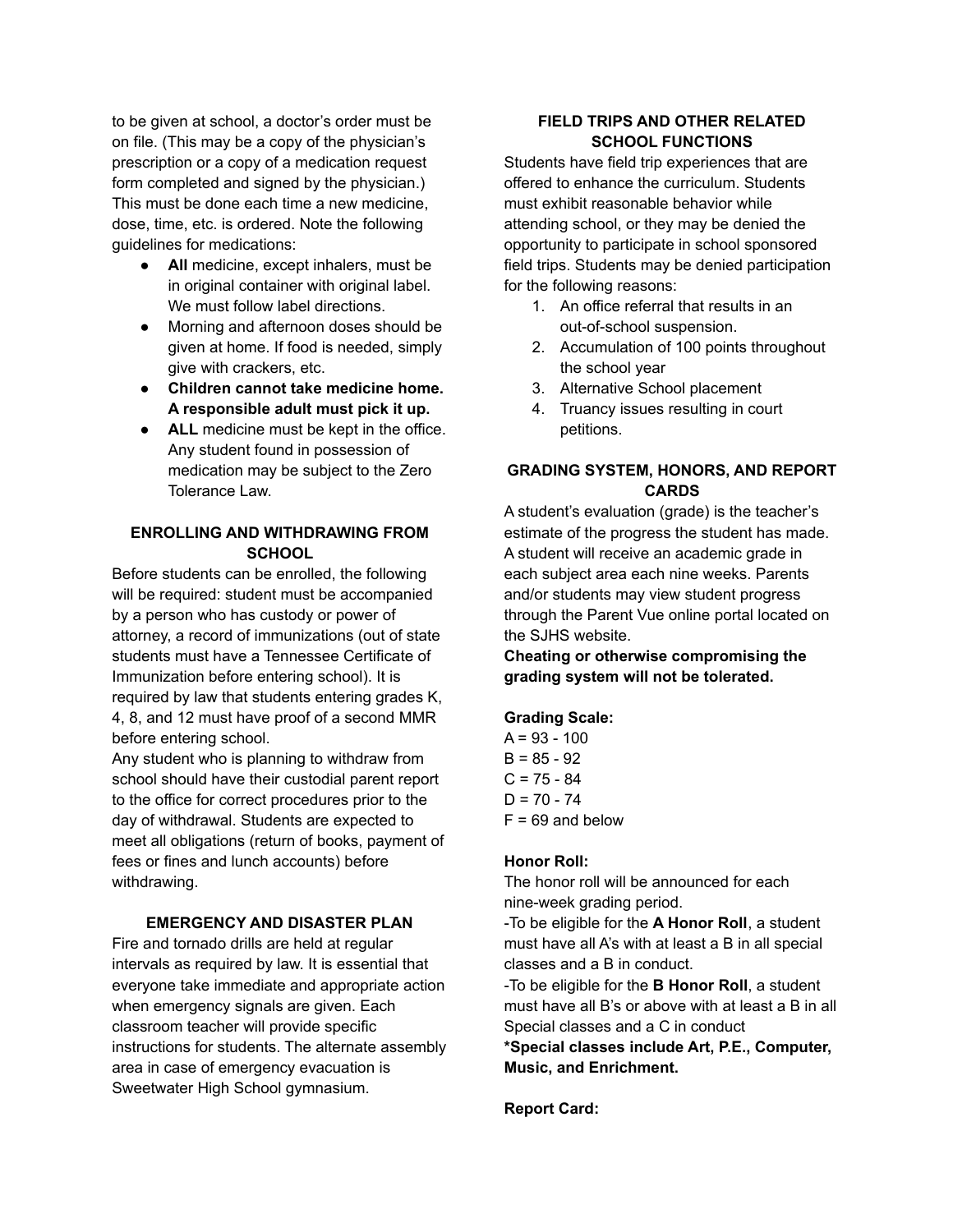Report cards are issued each nine-weeks, generally one-week after the end of the nine week term. You will also receive progress reports periodically.

Report cards will be withheld at the end of the school year for students who fail to meet their obligations (financial, books, uniforms, etc.)

### **Homework:**

Teachers will not assign excessive amounts of homework. Students are normally given ample time in class to finish assignments, but students may have to complete an assignment at home.

#### **GUIDANCE**

Guidance services are provided to help each student with educational, social, vocational, and personal development. The counselor is in the school daily. Conferences with students receive the counselor's first consideration and are scheduled whenever needed.

The guidance counselor consults with parents and teachers, distributes educational and occupational information, communicates with staff and community, maintains student records, manages the school testing program, and refers students and families to community agencies. In addition, the guidance counselor coordinates various programs such as Job Shadowing, Career Day and Desktop Publishing.

### **HALL COURTESY**

Keep halls open to traffic by *walking to the right*. Pass through the halls quietly. Be considerate of others in the halls and classrooms. Use stairs as designated by grade level. Discard trash in the containers provided. Keep the school clean by picking up papers from the floor and grounds.

#### **HALL PASSES**

Students are not permitted in the halls during class periods unless a teacher accompanies them or the students have a hall pass.

### **ILLNESS/ACCIDENTS**

By law, any child that has a contagious medical condition cannot remain at school. Signs and symptoms, include but are not limited to, pink eye, fever greater than 100.5, vomiting or diarrhea, weeping skin lesions, headache with fever, and some rashes. If your child had any signs or symptoms of illness the day before, please be sure the school knows how to get in touch with you in case they reoccur. If an accident occurs at school, we will administer 6 first aid as necessary. Please read, complete, and return the student medical history.

#### **LEAVING SCHOOL**

Students are not permitted to leave school grounds **at any time during the school day** without permission from the principal or designee. Arrangements must be made prior to the student's departure by the parents by either a telephone call or note. When parents come to pick up their child, they must come to the office and sign out the student. After dismissal at the end of the day, and after evening activities, students are expected to leave campus and **not return until the next scheduled school date.**

#### **LIBRARY**

The library has books, magazines, pamphlets and audio-visual materials for assigned study and recreational reading. All students have access to the SJHS library through activities involving an entire class, individuals, or small groups. Library privileges may be lost when students do not behave properly. Students are responsible for all materials checked out in their name and compensation must be received for lost books before the end of each nine weeks. Books may be checked out for two weeks. **Library privileges will be limited for students who do not return materials, pay fines or observe library rules regarding behavior and the use of its resources.**

### **LOCKERS**

Each student is assigned a locker. **Use only the locker assigned to you.** You may put a lock on this locker, but you must turn in the code or a key to your homeroom teacher. The school will NO LONGER provide a lock. Periodic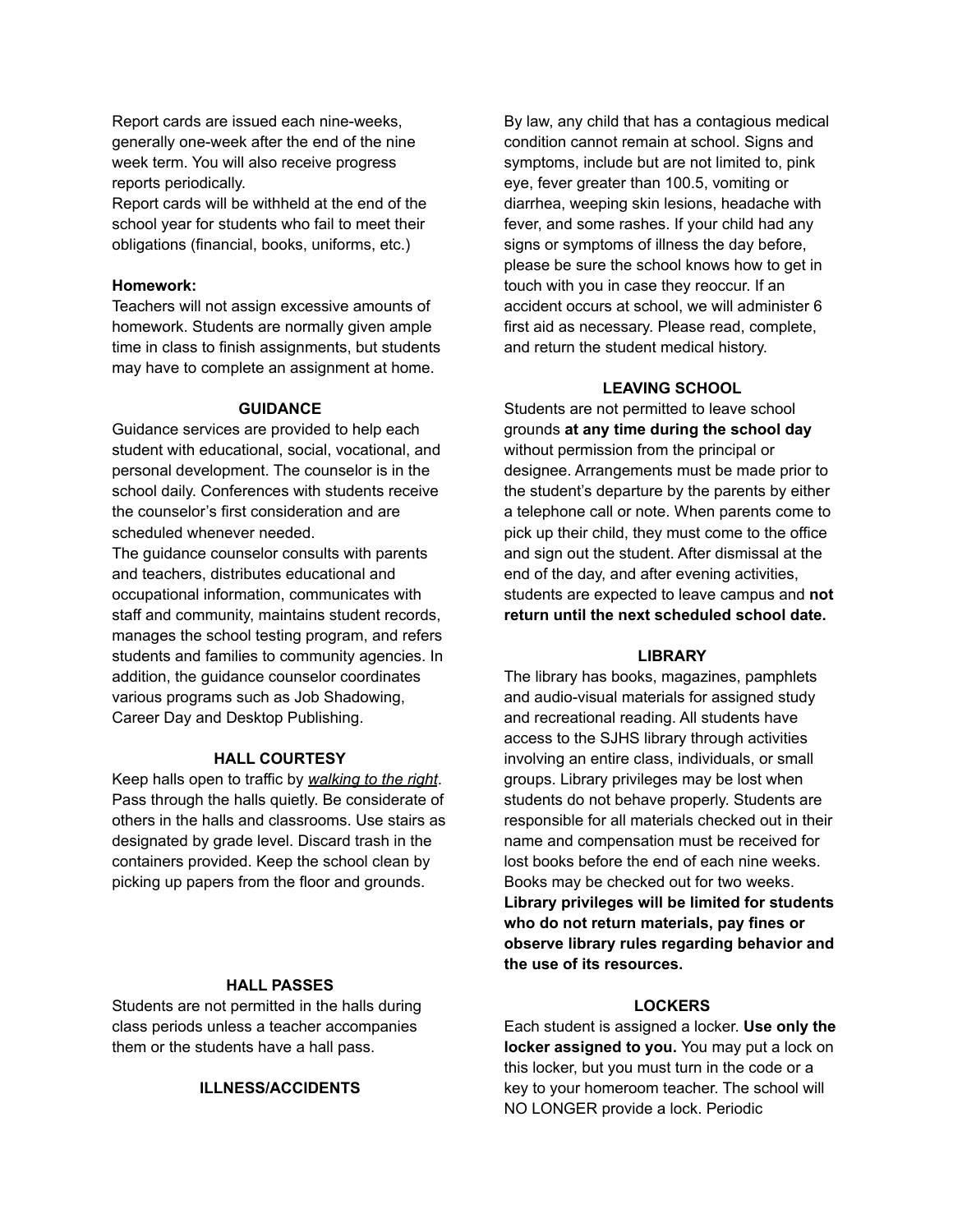inspections will be made by the teachers and the principal to see that lockers are kept neat and orderly. **We cannot be responsible for losses or damages to textbooks, school supplies or your personal property.** The school, by law, may inspect student lockers at any time.

## **LOST AND FOUND**

Students' clothing that is labeled with their name makes it possible for easy identification and return. Students who find lost articles are asked to take them to the office where their owner can claim them. Articles not claimed within a reasonable time will be donated to charity.

### **MAKE-UP WORK**

Students with excused absences have the responsibility for arranging make-up work with all teachers upon their return to school. In the case of single day absences, the students will be expected to be prepared to participate in all activities assigned prior to the absence. All class work assigned on the day of the absence will be due one day later. Tests and quizzes on day of absence will be taken on the day they return to school. Work missed due to excused absences of more than one (1) day must be made up within the number of school days missed during the excused absence (i.e., if a student misses 3 days, the student will have 3 days to make up work). Students with unexcused absences are expected to have homework when they return.

### **PARENT CONFERENCES**

SJHS is receptive to conferences with parents. We encourage parents of a student with a problem to call the school office at 337-7336 to schedule a conference with the classroom teacher. The guidance counselor and principal are also available to help resolve difficulties. Use of e-mail is encouraged when possible.

### **PARENT VOLUNTEERS**

Parents who have time available for volunteer work are encouraged to do so. Parents are needed to do clerical work and help tutor students. Any person wishing to become

involved as a volunteer should call the office at 337-7336.

### **PHYSICAL EDUCATION**

Physical education is required unless excused by written request of the family physician. P.E. is a serious class with strict grading practices. Please read and comply with the course description furnished by the teacher. The physician's excuse should note the student's physical limitations in sufficient detail for the development of an adaptive physical education program. Students will participate in the clothing they wear to school. Clothing should be loose so that it does not hinder movement, but MUST follow dress code. Students MUST wear tennis shoes. No jewelry may be worn except for a medical alert worn for safety reasons. **The teacher will NOT keep up with your belongings.**

# **PUBLIC DISPLAYS OF AFFECTION**

All students should refrain from public displays of affection.

# **SCHOOL CLOSING AND EARLY DISMISSAL**

During periods of inclement weather or other emergency it may be necessary to close school, delay the starting time, or dismiss early. The following radio and TV stations will be asked to make announcements regarding school closing or schedule changes: WDEH, WYGO, WBIR, WATE, and WVLT. We will also send a School Reach message to all students with current, updated phone numbers.

#### **STAIR LIFT**

Only those students with physical handicaps sufficient to prevent safe use of the stairways are permitted to use the stair lift.

# **STUDENT CONCERNS, COMPLAINTS AND GRIEVANCES**

Decisions made by school personnel that students believe are unfair or in violation of pertinent policies of the Board or individual school rules may be appealed to the school principal.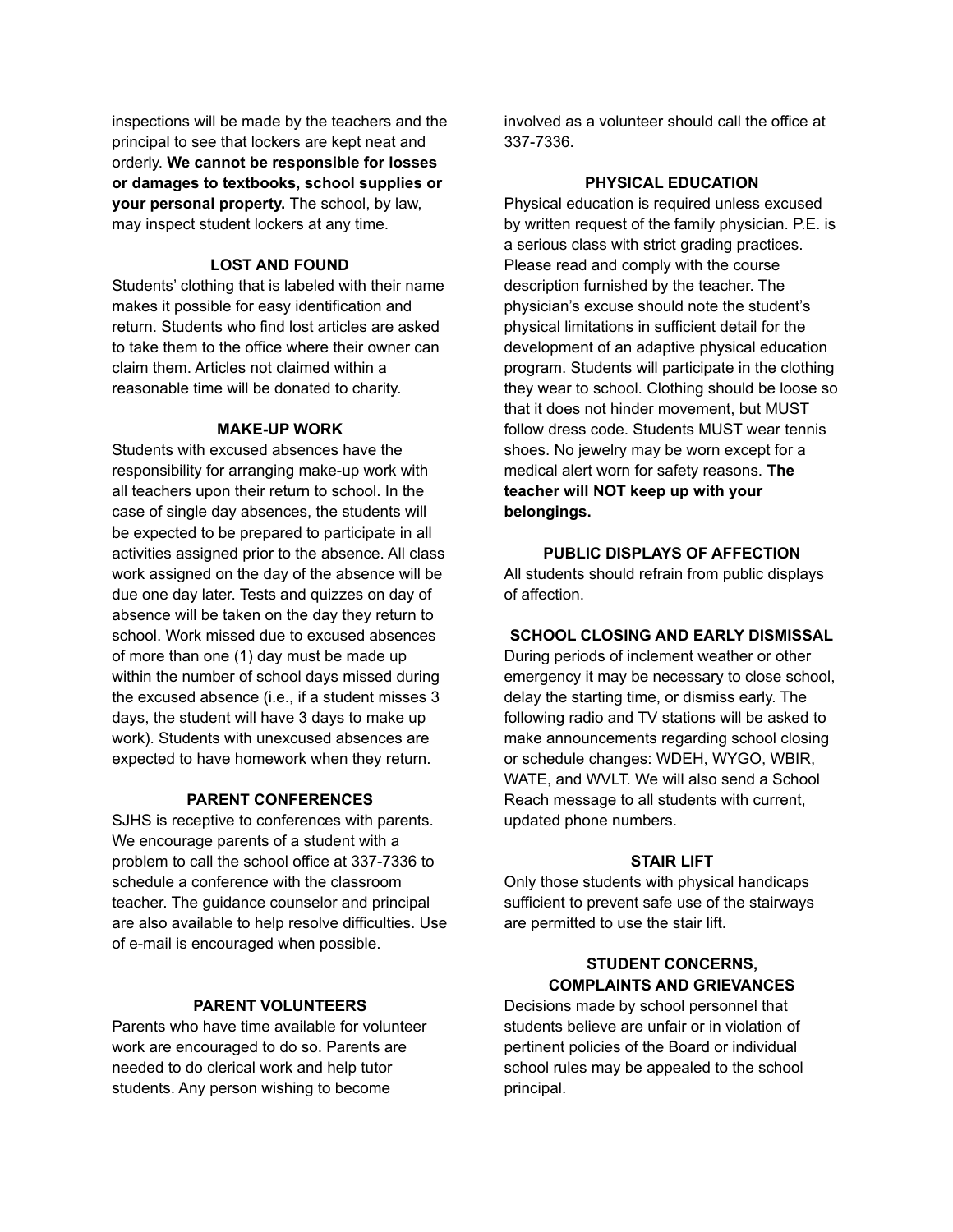Any student who wishes to file a discrimination/harassment grievance against another student or an employee may file a complaint with a system complaint manager or with a school official.

**Additional information can be found in the policy manual of the Board of Education that is available in the school office.**

### **TARDINESS**

We keep track of two different types of tardies. The first type is tardies to school. We realize that there might be a variety of reasons for a student to be late to school. On the fifth tardy to school a warning is given. **On each fifth unexcused tardy, it will be converted to an unexcused absence per board policy.**

The second type of tardy is class-to-class tardies. The students have three minutes to get from one class to the next. **Teachers will keep up with individual classroom tardies which could result in a detention.**

Students will receive only one warning for each type of tardy. Tardies are cumulative and consequences will be given to those students who do not make sufficient effort to be at school and class on time.

*Students are considered tardy if they are not in their assigned area by the time the tardy bell ceases to ring.*

#### **TELEPHONE**

The office phone may be used **ONLY** in the case of an emergency. Students will not be excused from class to use the telephone.

### **TEXTBOOKS**

Textbooks are furnished by the state and are issued at the beginning of the year. State law requires that lost or damaged textbooks be paid for before records will be released. Books are charged according to their age.

It is required by law to file a petition in juvenile court for any student possessing/using any tobacco products. Students will also receive a disciplinary consequence at school.

### **VISITORS**

Parents are encouraged to visit the school at any time. All visitors must check in at the office before going to any classroom. Students may not bring visitors during any part of the school day without permission from the office. **All visitors must wear a visitors' badge at all times**.

#### **DISCIPLINARY INFRACTION LIST**

- Category I Infraction may result in after school detention.
	- Talking or Notes
	- Disobedience/NFD (not following directions)
	- Bus referral/action Disturbing class Gum/food AM and Class tardies (after warning)

Category II Infraction may result in ASD, Time Out, or ISS Repeated Category I offenses Threatened violence Backtalk/disrespect Bus referral/suspension \

Category III These offenses will be referred to the office. Infraction may result in Time Out, ISS, OSS, or Alternative Class placement Repeated Category II offenses Damage to property (plus cost) Theft Gross disrespect

Violence/Threatened violence Profanity Assault of school employee Skipping school Office referral from teacher Accumulation of excessive conduct points

The above list is not all-inclusive. Each disciplinary incident will be handled on an individual basis. Our belief is that every teacher should teach and every student should learn.

# **CENTRAL OFFICE PERSONNEL**

Director of Schools Rodney Boruff Supervisor of Instruction Holly Kidder Special Ed Supervisor Nancy Crabtree Finance Director **Janet Collins** School Health Coordinator Jennifer Davis Benefits Manager/ Accounts Payable

**TOBACCO**